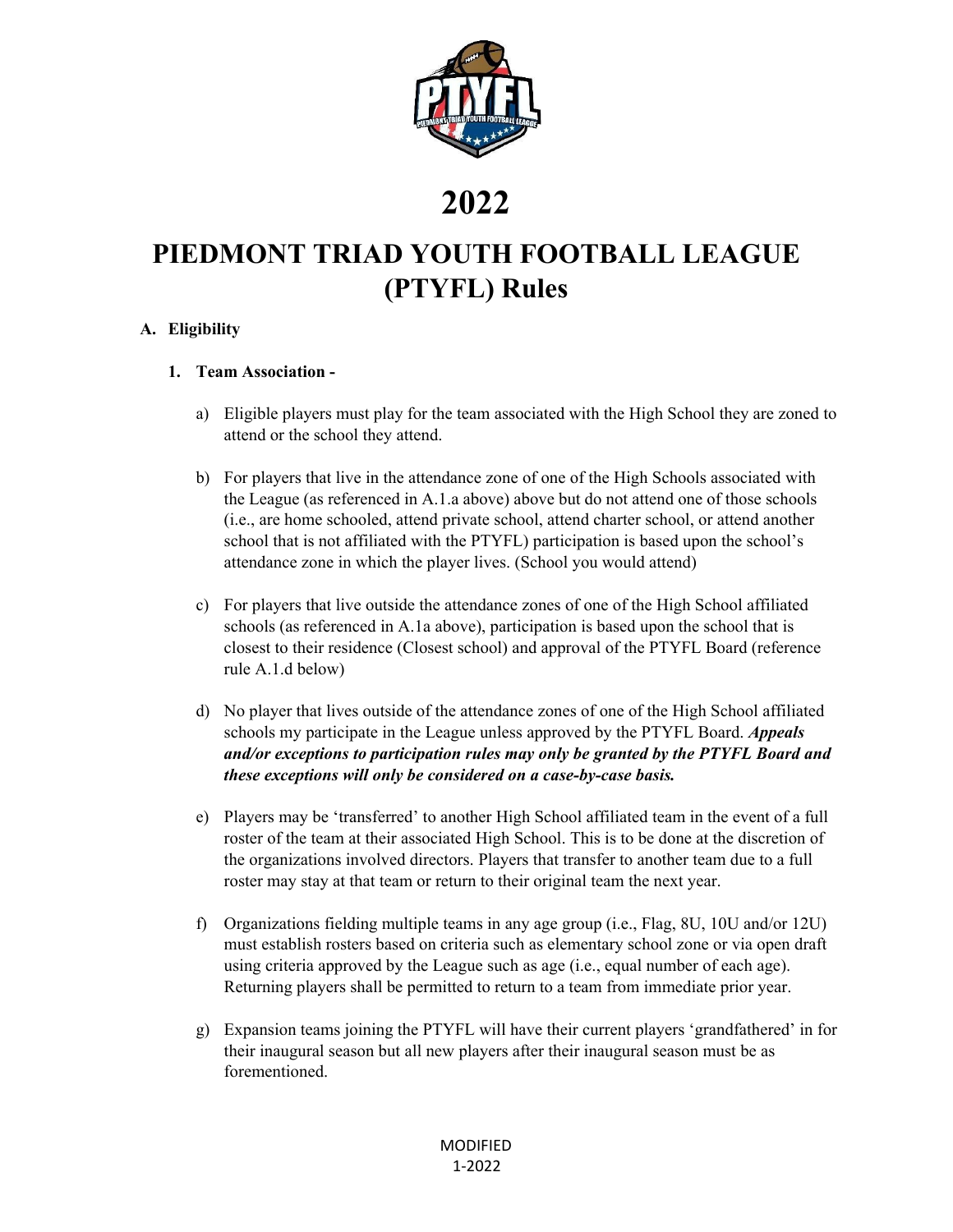## **2. Age Limits -**

- **a)** To be eligible to play in the Flag League (6U), a player cannot turn 7-years old on or before August  $1<sup>st</sup>$  of that playing year.
- **b)** To be eligible to play in the 8U League, a player cannot turn 9-years old on or before August  $1<sup>st</sup>$  of that playing year.
- **c)** To be eligible to play in the 10U League, a player cannot turn 11-years old on or before August  $1<sup>st</sup>$  of that playing year.
- **d)** To be eligible to play in the 12U League, a player cannot turn 13-years old on or before August  $1<sup>st</sup>$  of that playing year.
- **e)** There will be no exemptions to the age limits.

## **f) "Younger & Heavier"**

Younger players may 'play up' at the discretion of their parents with the approval of the Head Coach and the director provided they meet the requirements below:

- I.  $8U no$  'play up'
- II.  $10U 8$ -year-old may 'play up' in to the 10U League if they turn 8 on or before August  $1<sup>st</sup>$  of the player year AND provided, they weigh at least 60 pounds on certification day.
- III.  $12U 10$ -year-old may 'play up' into the 12U League if they turn 10 on or before August  $1<sup>st</sup>$  of the playing year AND provided, they weigh at least 80 pounds on certification day.

## **3. Registration –**

- **a)** No registrations are to be accepted prior to February 1<sup>st</sup> of the playing year.
- **b)** Registration forms must be submitted to the appropriate representative for each organization. On-Line registrations will be permitted but must be printed for League certification. Each team's roster may be expanded to no more than 28 participants at the discretion of the organization's director. Additional roster expansion is at the discretion of the organization and the PTYFL Board.
- **c)** A valid copy of each players Birth Certificate and/or State ID must be provided prior to certification / weigh-in to verify age.
- **d)** For a registration to be valid the registration form must be filled out completely and a "Parent Code of Conduct" form must be signed and returned with the registration form.
- **e)** Final payment must be paid prior to the beginning of the season / roster certification. A player must be removed from the roster if they are not certified by the  $2<sup>nd</sup>$  game of the regular season.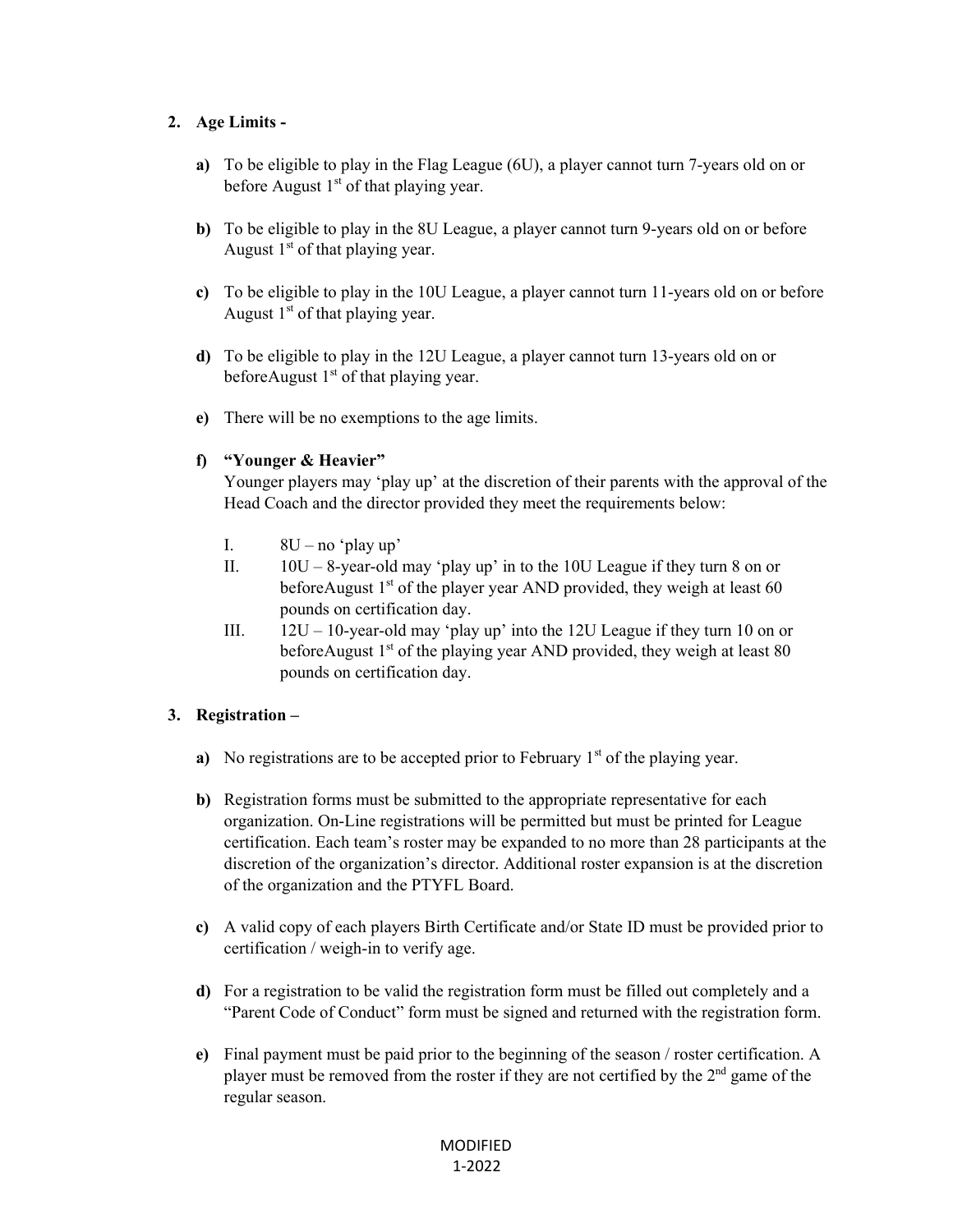- **f)** Registration fees are NOT refundable if the player quits after the  $3<sup>rd</sup>$  week of practice. Extenuating circumstances are at the discretion of the individual member organizations.
- **g**) Registration closes on Labor of the playing year (1<sup>st</sup> Monday in September) \*\*12-yearold players that are trying out for a Middle School football team and wish to hold a position on their teams roster should send in registration without payment and note on the registration for that they are trying out for Middle School football. We encourage all 12 year-old players to try out for Middle School football.
- **h)** Rosters are to be filled on a first-come first-served basis, no tryouts or cuts are allowed.
- **i)** Organizations that elect of field more than one team in any age group must fill the rosters of these multiple teams in a draft that has been approved by the League. Every effort should be made to distribute players by age and talent equally between he teams.

## **4. Player Certification –**

To be eligible to compete, each participant must meet each of the following criteria:

- **a)** Complete a registration form, provide a copy of the players Birth Certificate and/or State ID, pay any required fees and be assigned to a team.
- **b)** The participant's name must be officially recorded on a roster.

A typed team roster (form provided by the PTYFL and emailed to the PTYFL) with each player's name and number (in numerical order), a copy of the participants registration from, parent code of conduct and Birth Certificate and/or State ID must be furnished to the authorized PTYFL official at weigh-in. This copy will be retained by the league and copies will be sent to all organizations.

- **c)** Be weighed in on the teams weigh in date, which will take place the week before the first schedule game (or another date selected by the PTYFL) by an authorized PTYFL representative. Weigh in will occur in shorts and t-shirt without shoes. The weight recorded on the certified roster is to be the observed weight. The scales used must be approved by the PTYFL.
- **d)** If a player misses their organizations scheduled weigh in / certification date, then they will need to attend a makeup certification date scheduled by the PTYFL at a central location prior to the first game.
- **e)** A copy of each teams typed certified roster will be distributed to each organization within one week of the weigh ins. Each organization is to distribute copies of the certified rosters to their coaches. This certified roster must include the following: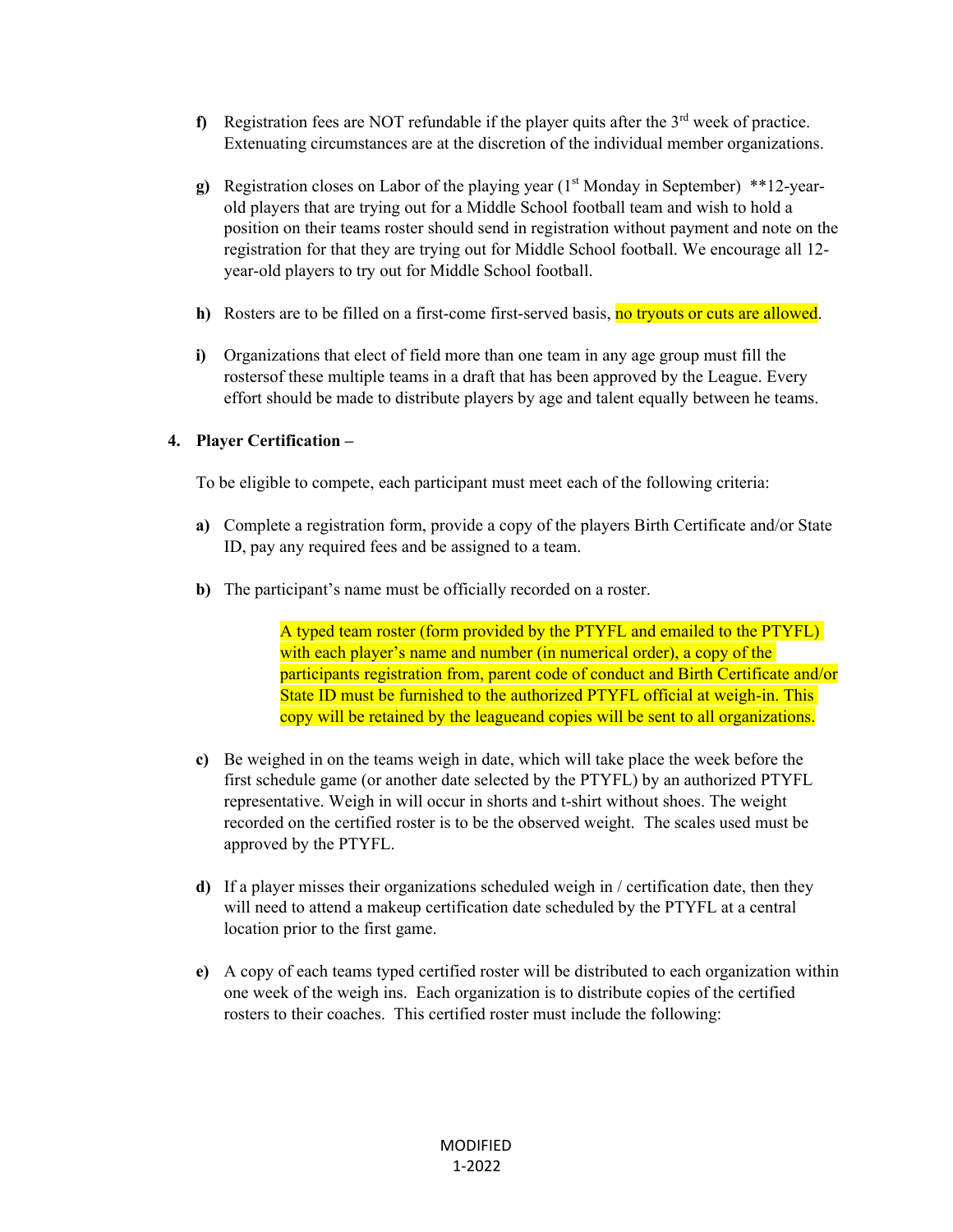- I. Jersey Number
- II. Player Name
- III. Birth Certificate and/or State ID
- IV. Birth Date
- V. Age
- VI. Weight
- VII. Certified By
- VIII. Indication ball carrier eligibility
- **f)** Once a roster is certified players are not allowed to be moved between Flag, 8U, 10U and 12U teams. Extenuating circumstances are at the discretion of the League. Once a roster is certified there will be no changes.

### **5. Ball Carrier Weight Limits –**

- **a)** While there are no weight limits on players other than those described above, there are weight limits on ball carriers.
	- I. No ball carrier may exceed 85 lbs. in the 8U League.
	- II. No ball carrier may exceed 115 lbs. in the 10U League.
	- III. No ball carrier weight limit in the 12U League.
	- IV. No ineligible ball carrier can line up in an eligible ball carrier position.
- **b)** Eligibility for ball carriers will be determined at the certification weigh in mentioned in Rule 4 – player certification.
- **c)** Players that are ineligible to carry the ball much have their helmet conspicuously marked with a decal on the back of their helmet provided by the PTYFL at weigh in.

#### **B. Practice / Games**

#### **1. Practice Schedule –**

- **a)** The first official league game will be held the firs Saturday on the weekend after Labor Day Weekend.
- **b)** No practice of any kind may be held prior to the Monday of the week containing August 1<sup>st</sup> of the playing year.
- **c)** The first week of practice will consist of conditioning and player evaluation only. No contact is allowed.
- **d)** The second week of practice will consist of the following:
	- I. Days one and two are in helmets only. No contact.
	- II. Days three and four are in helmets and pads. No contact.
	- III. Day five you may have full contact.

### MODIFIED 1‐2022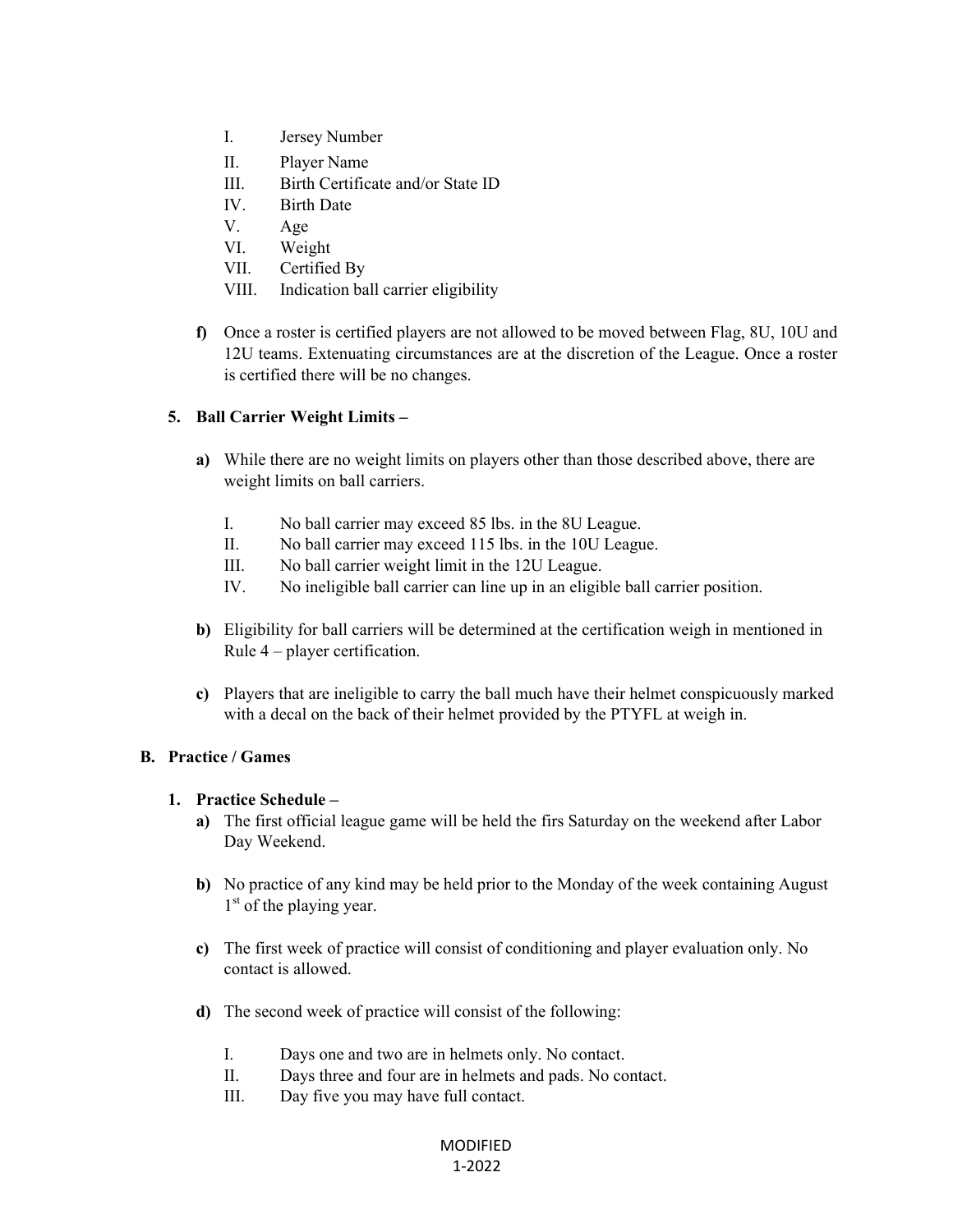### **All players must follow this 2-2-1 schedule, if a player starts late or misses practices, they must still fulfill the 2-2-1 requirements.**

#### **2. Practice Duration –**

The PTYFL understands the demands placed upon today's families and places family and education as a top priority, for this reason there are limits on the number and duration of practices.

- **a)** Preseason During the 4 weeks prior to the first game practice time for all teams in the league is limited to 5 days per week (Monday through Saturday only) and no more than 2 hours per day.
- **b)** Regular Season After the first game practice time for all teams in the league is limited to a total of 4 ½ hours per week (Monday through Friday only) on no more than 3 separate days and no more that 2 hours per day.

## **3. Safety –**

Safety should always be a prime concern on the football field. Parents place their children in our trust, and we must be good stewards of this trust.

- **a)** Coaches must be USA Football Heads Up Certified to participate in practices and/or games. (See Section 17)
- **b)** Coaches should be attentive to head and have water available at all practices and games. High school and or middle school practice limitations should be observed when temperatures are excessively high.
- **c)** A basic first aid kit and a supply of ice must be present at all practice and games and an AED (Automated External Defibrillator) is recommended as well.
- **d)** At a minimum the following information must be available on the sideline at all practices and games for each participant:
	- I. Player's name
	- II. Parent/Guardian name and phone numbers
	- III. Emergency contact names and phone number
	- IV. Information on any health or medical concerns
	- V. EMS services should be available at each game

## **C. Equipment**

#### **1. Equipment Check-In/Check-Out –**

**a)** All equipment is the responsibility of the participating organizations.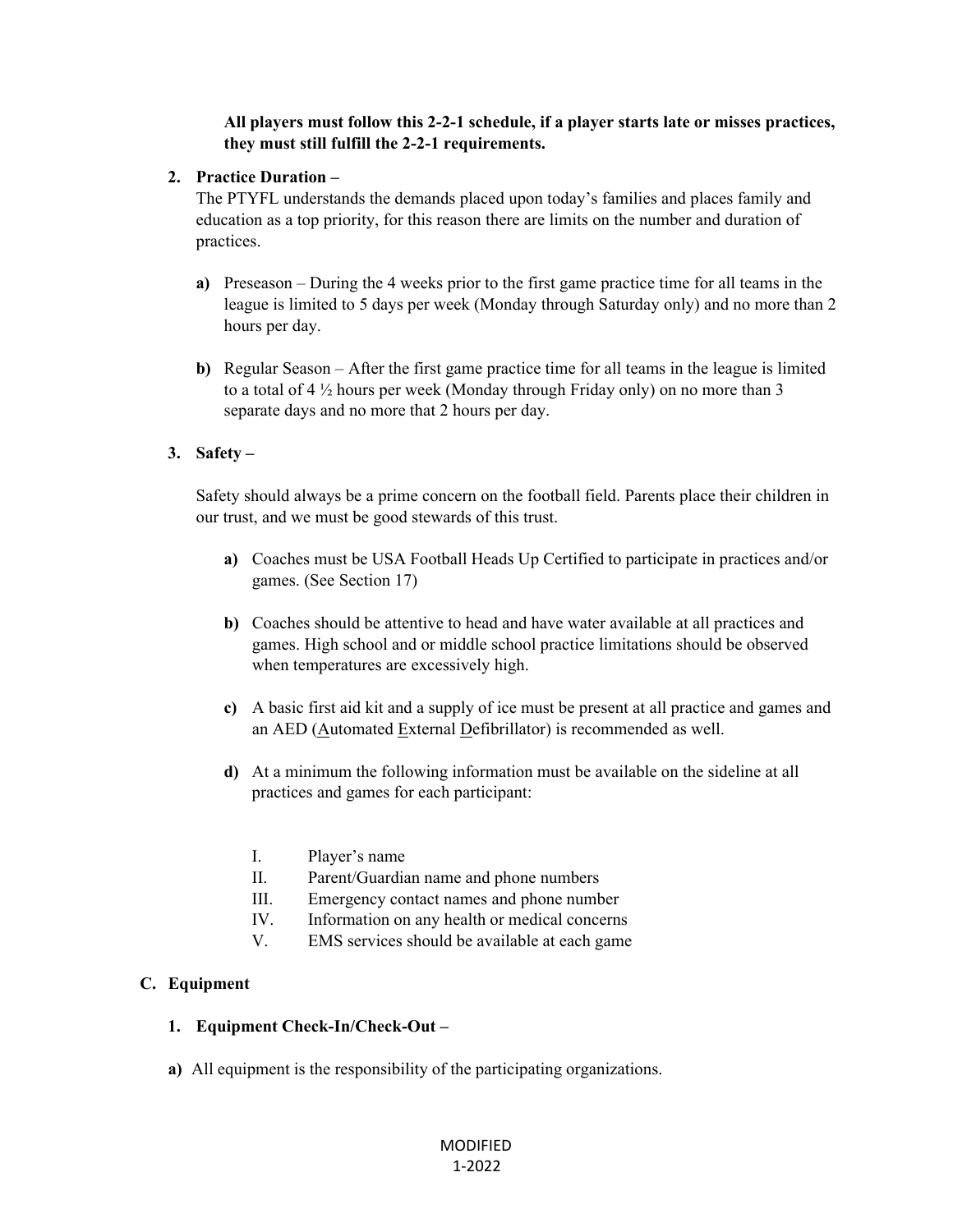#### **2. Required Equipment –**

- **a)** Each participating organization will require and/or furnish the necessary equipment for their players on each team including:
	- I. NOCSAE certified football helmet
	- II. Shoulder pads
	- III. Football pants w/ 7-piece pad set
	- IV. Game jersey
- **b)** Cleats are required for each player. Only molded cleats are allowed, no detachable or metal cleats.
- **c)** Any additional equipment that a player desire much be approved by the coach and the PTYFL.
- **d)** No clear mouth pieces and no tinted visors are allowed.

### **4. Footballs –**

To improve the game the following sizes of footballs will be utilized in the PTYFL.

- **a)** 8U and 10U: Pee Wee size football
- **b)** 12U: Junior size football

#### **D. Playing Rules**

**1. Basic Rules –** 

**National Federation of High School State Athletic Association (NFHS) rules will be used as the basic rules for play with the following exceptions:** 

- **2. Game Length** 
	- **a)** All tackle football games will consist of four 8-minute quarters.
	- **b)** Halftime will be 5 minutes.

#### **3. Playing Time –**

- **a)** Coaches are expected to play every player in every game.
- **b)** Special teams' plays are considered important playing time.
- **c)** Coaches should address playing time with parents in a preseason meeting.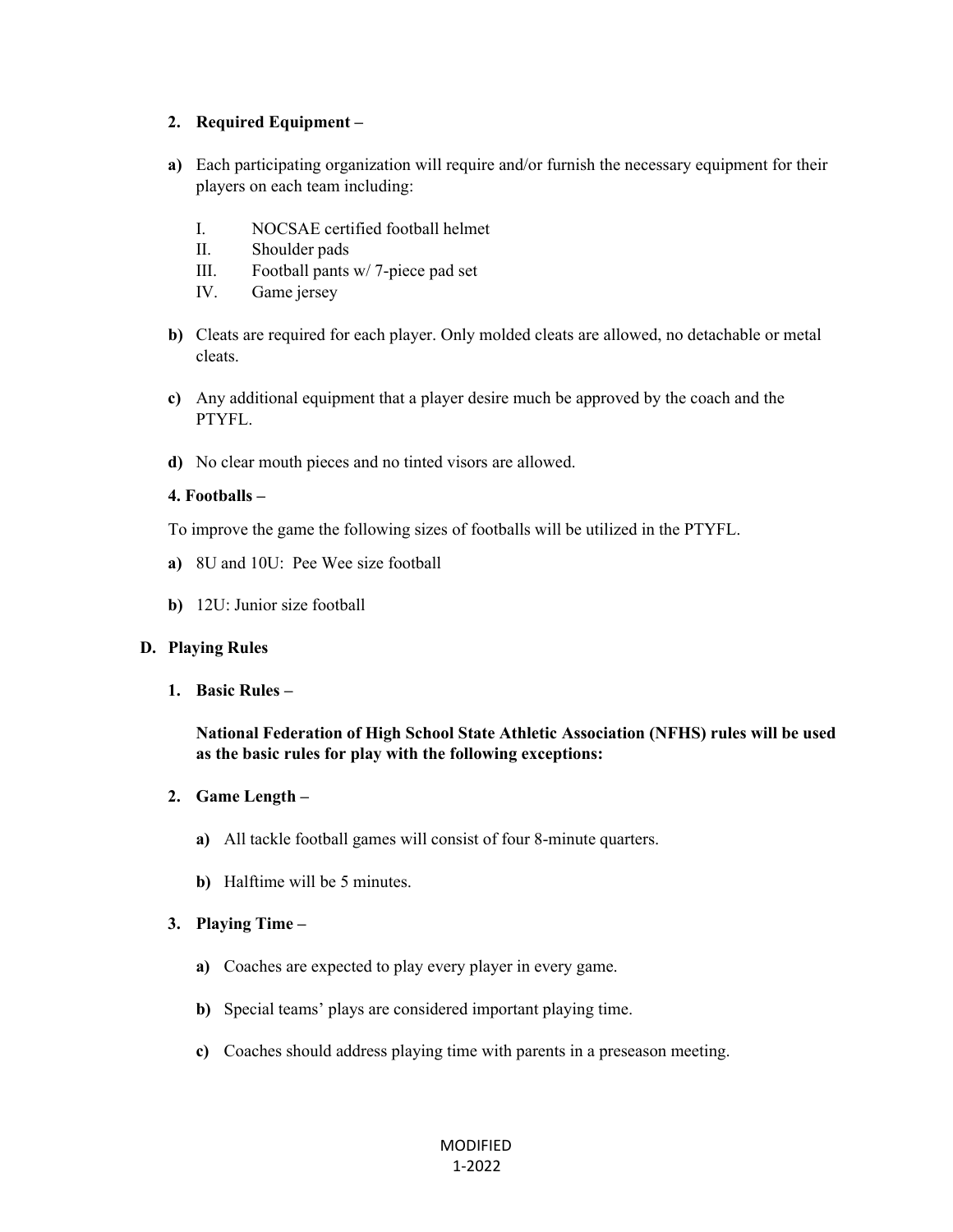### **4. 5th Quarter –**

- **a)** 5<sup>th</sup> quarter is mean to be an avenue in which we develop players who are new to the game of football or who may not be at the same level as their teammates.
- **b)** Teams with a roster of at least 20 players should be able to participate in a 10-minute running clock  $5<sup>th</sup>$  quarter.
- c) It will be up to the head coaches to decide if the 10-minute  $5<sup>th</sup>$  quarter will be played as a regular quarter, or they may elect to play 5 minutes of defense and 5 minutes of offense. This decision must be made prior to game.
- **d)** It is the hosting teams' responsibility to coordinate with the visiting team no later than Thursday night 9pm on whether they will be participating in a  $5<sup>th</sup>$  quarter on game day.

#### **5. Substitution –**

Free substitution is a major part of football and is always in effect and encouraged.

#### **6. Overtime –**

If a game is tied at the end of regulation time, NCHSAA rules regarding overtime will be employed. After a coin toss to determine initial possession, both teams will be given 4 downs to score from the 10-yard line. Should neither team score or the score is tied after each team has had their 4 downs, play will continue with teams alternating possession until a winner can be determined. Each team will have 1 timeout for each overtime period. Timeouts do not carry over.

#### **7. Penalties –**

Regulation penalties will be enforced in both 8U, 10U and 12U league.

## **8. Defensive Alignment –**

- **a)** 8U League In the interest of quality play, no defense shall line up a defensive player (NG/NT) directly on the center or in the 'A' gaps. The interior-most defensive linemen shall be lined up / heads up on the offensive guard and must be in a down lineman stance (3 or 4 point). If the offense chooses to spread out the guards wider than normal (more than 1 foot) the defensive lineman may choose to line up in the same relative spot as if the offensive guards were not spread out. (Officials Judgement) Linebackers lined up over the center shall not be within 3 yards of the line of scrimmage prior to the snap. In the event of ball placement inside the 3-yard line (goal line defense) the linebacker may line up within 3 yards of the line of scrimmage.
- **b)** 10U League In the interest of quality play, no defense shall line up a defensive player (NG/NT) directly on the center or in the 'A' gaps. The interior-most defensive linemen shall be lined up / heads up on the offensive guard and must be in a down lineman stance

### MODIFIED 1‐2022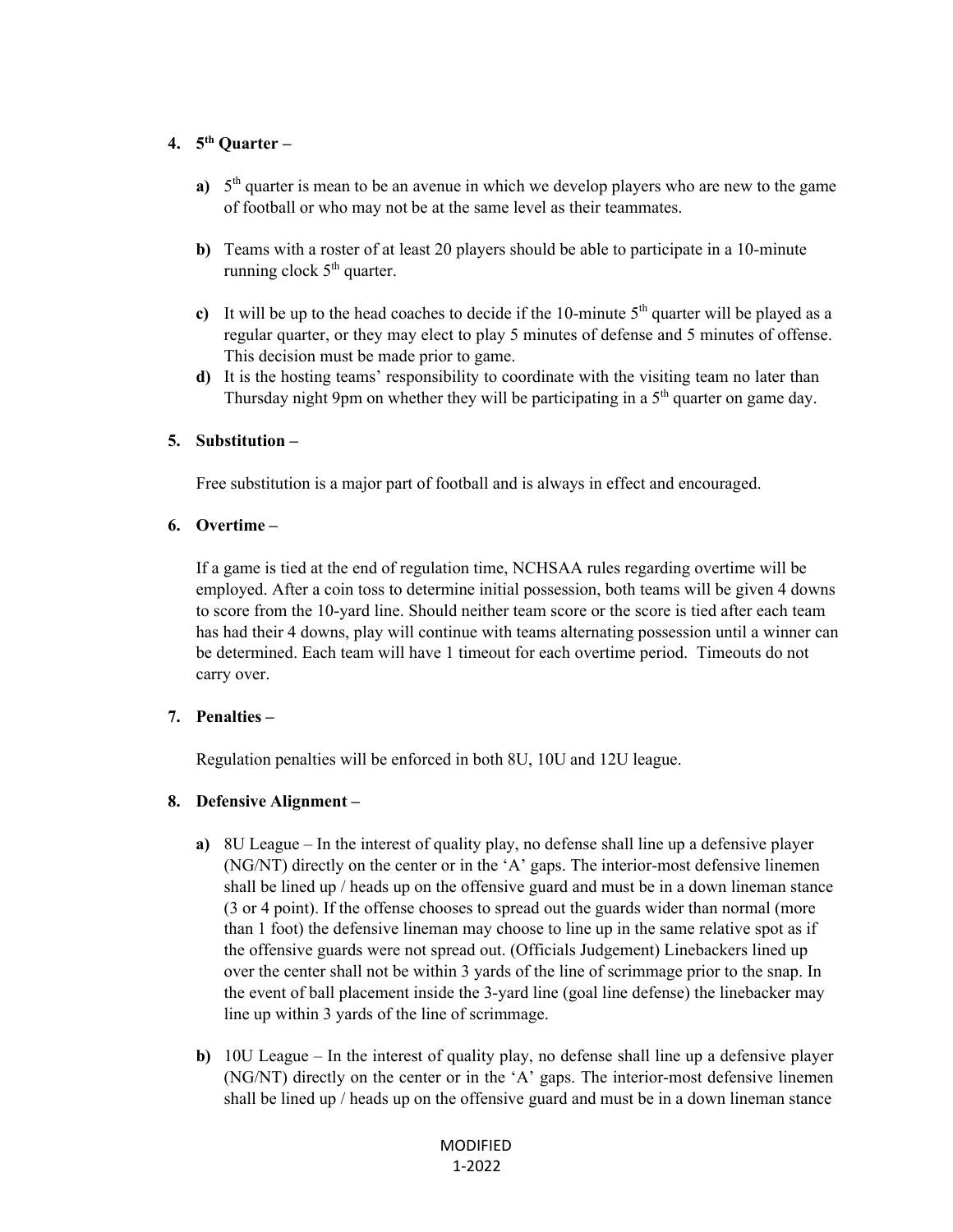(3 or 4 point). If the offense chooses to spread out the guards wider than normal (more than 1 foot) the defensive lineman may choose to line up in the same relative spot as if the offensive guards were not spread out. (Officials Judgement) Linebackers lined up over the center shall not be within 3 yards of the line of scrimmage prior to the snap. In the event of ball placement inside the 3-yard line (goal line defense) either the linebacker or nose guard / nose tackle may line up within 3 yards of the line of scrimmage but in no instance can both.

Alignment without a nose guard / nose tackle



Alignment with a nose guard / nose tackle



#### **9. Offensive Alignment –**

- **a)** Only eligible ball carriers may line up in any position that is eligible to carry the football. (See A. 5 above)
- **b)** Only eligible ball carriers may line up outside the tackle box. (See A. 5 above)
- **c)** Cut blocks will not be allowed in any age group.

#### **10. Kickoffs –**

- **a)** All kickoffs shall take place from the 40-yard line.
- **b**) The receiving team must line up a minimum of 6 players no less than 10 yeads and no more than 15 yards off the ball. All other receiving team players that are more than 15 yards off the ball must be eligible ball carriers. (See A. 5 above)
- **c)** Any receiving team player that is lined up no less than 10 yards and no more than 15 yards off the ball is permitted to advance the football regardless of ball carrier eligibility.
- **d)** Ineligible ball carriers are to be lined up no less than 10 yards and no more than 15 yards off the ball and may not go back beyond the 15 yards to advance the ball under any circumstances. Should an ineligible ball carrier take possession of the ball beyond the 15 yards off the ball the player should fall on / down the ball and the ball will be blown dead at that spot.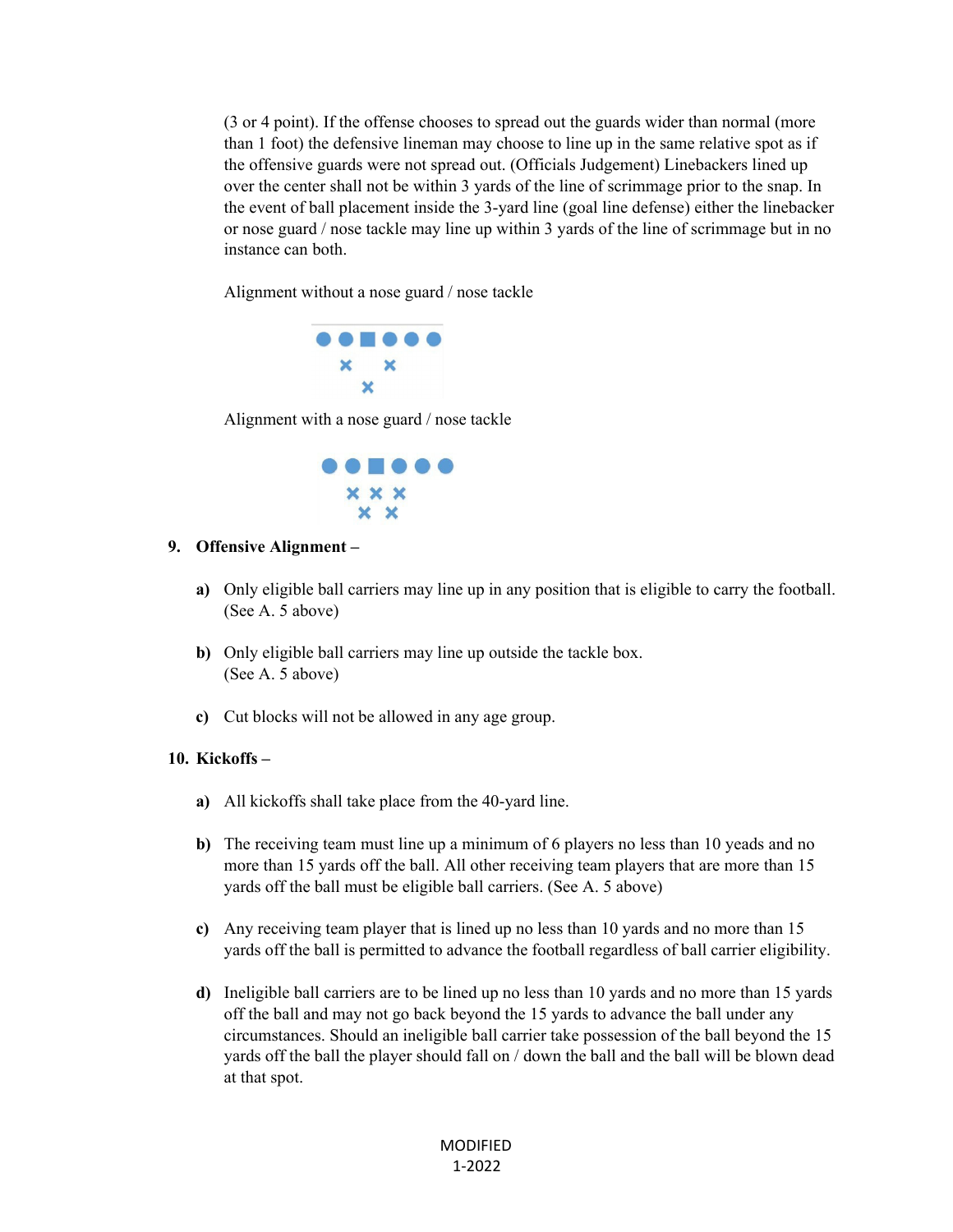#### **11. Punting –**

#### **a) 8U and 10U League –**

Punting is a valuable skill in football, and we encourage players to do so to develop this skill.

- I. No fakes are allowed.
- II. In the interest of safety and quality of play, punt plays will be dead plays until the ball is punted.
- III. The kicking team may not send any players downfield until the ball is kicked.
- IV. The punter will have 4 seconds to punt and the snap does not have to be 'clean' (officials judgment).
- V. Defensive teams can play no more than 3 eligible ball carriers deep. The remaining 8 must be on the line of scrimmage until the ball is kicked. A kick caught by one of the linemen will be a dead ball.
- VI. Players on the defensive line may jump to block the kick but are not allowed to rush the kick.
- VII. A punt that is blocked or does not cross the line of scrimmage is a dead ball. A ball that is tipped or deflected but continues across the line of scrimmage is a live ball.
- VIII. A mishandled snap is a dead ball (Official's judgment)
- IX. Should the defense rush the kick they will be charged a 10-yard penalty and the offence will receive an automatic first down.
- X. Teams have the option to walk the ball off 15 yards in lieu of a punt.
- XI. Under no circumstance should the ball be placed inside the 10-yard line when teams exercise a walk off.
- **b) 12U League** 
	- I. No fakes allowed.
	- II. In the interest of safety and quality of play, punt plays are dead plays until the ball is punted.
	- III. The punter will have 4 seconds to punt from the snap of the ball, the snap does not have to be 'clean'. (Official's judgement)
	- IV. A punt that is blocked or does not cross the line of scrimmage is a dead ball. A punt that is tipped or deflected but continues across the line of scrimmage is a live ball.
	- V. Defensive teams can drop no more than 3 players deep. The remaining 8 players are on the line of scrimmage.
	- VI. A punt that is not fielded cleanly (caught in the air) by the receiving team will be a dead ball and marked where the ball stops.
	- VII. Players on the defensive line may jump to block the kick but at no time should they rush the kick.
	- VIII. Should the defense rush the punt they will be charged a 10-yard penalty and the offense will receive an automatic first down.
	- IX. 12U does not have the option to walk off a punt.

#### MODIFIED 1‐2022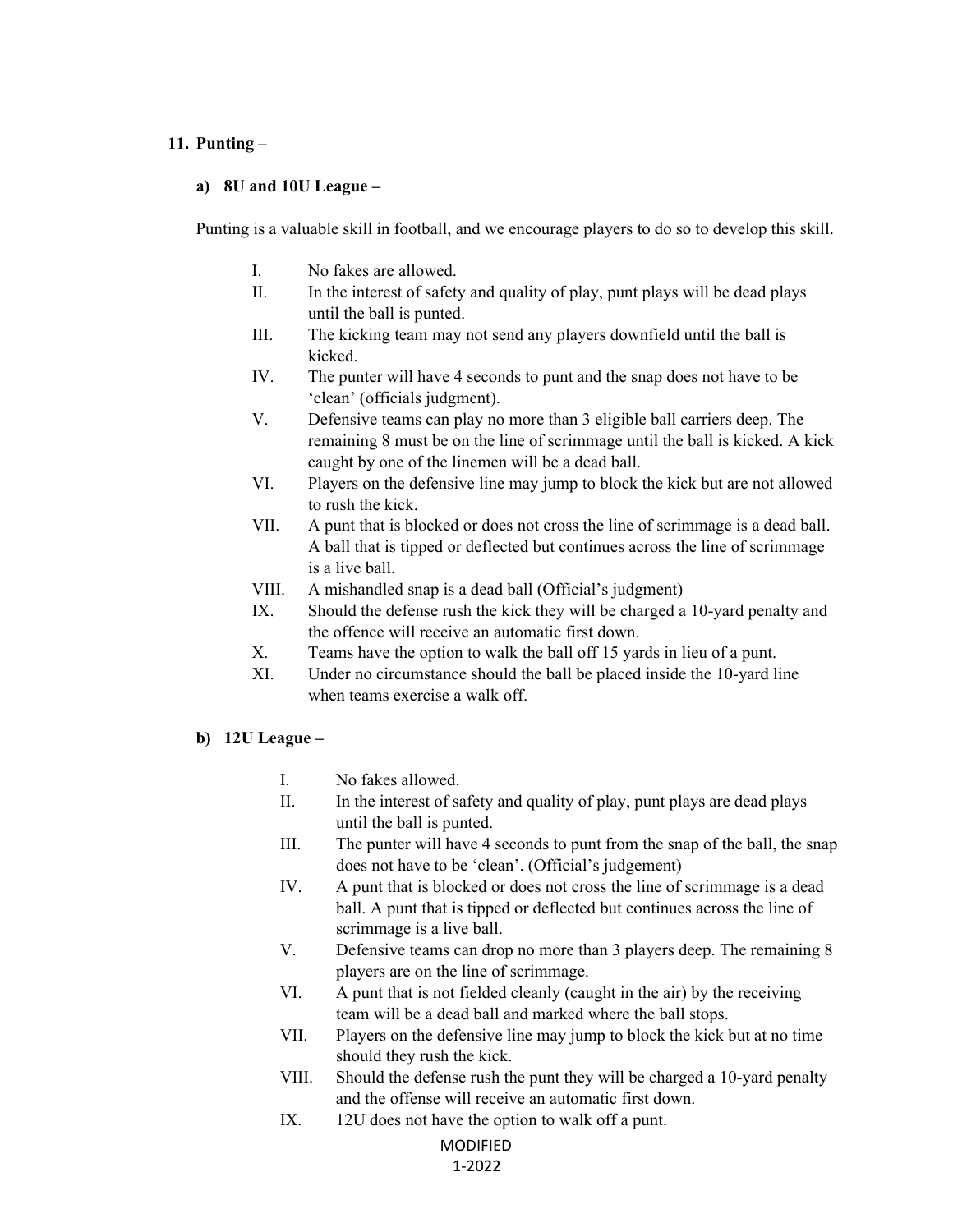#### **12. Place Kicking** –

Like punting, place kicking is an important skill that we hope to begin developing at the lower levels of football.

- **a)** No fakes are allowed.
- **b)** Field goals will count as 3 points.
- **c)** The kicker will have 4 seconds to kick (Official's judgment)
- **d)** A mishandled snap is a dead ball (Official's judgment)
- **e)** A kicked ball that is tipped or deflected but continues to cross the line of scrimmage may be returned if it remains in the field of play.
- **f)** A blocked attempt or an attempt that does not cross the line of scrimmage is a dead ball.

### **13. Field of Play –**

The playing field will be regulation size, 100 yards x 53 1/3 yards.

### **14. Timeouts –**

Teams will have 3 timeouts per half. Time outs will last one minute. Each team will be given one timeout per each overtime period.

#### **15. Halftime –**

Halftime will be 5 minutes.

#### **16. Extra Points –**

- **a)** Running or passing the ball into the end zone for a point after attempt will count for 1 point.
- **b)** Teams may kick the ball through the uprights for 2 points.
	- I. No fakes are allowed.
	- II. Players on the defensive line may jump in an effort to block the kick but a no time should they rush he kick.
	- III. Should the defense rush the kick the following penalties will occur:
		- a) The defense will leave the field and the offense will be given the opportunity to kick again if the kick was previously missed.
		- b) There will be 5-yard penalty assessed against the defense on kickoff.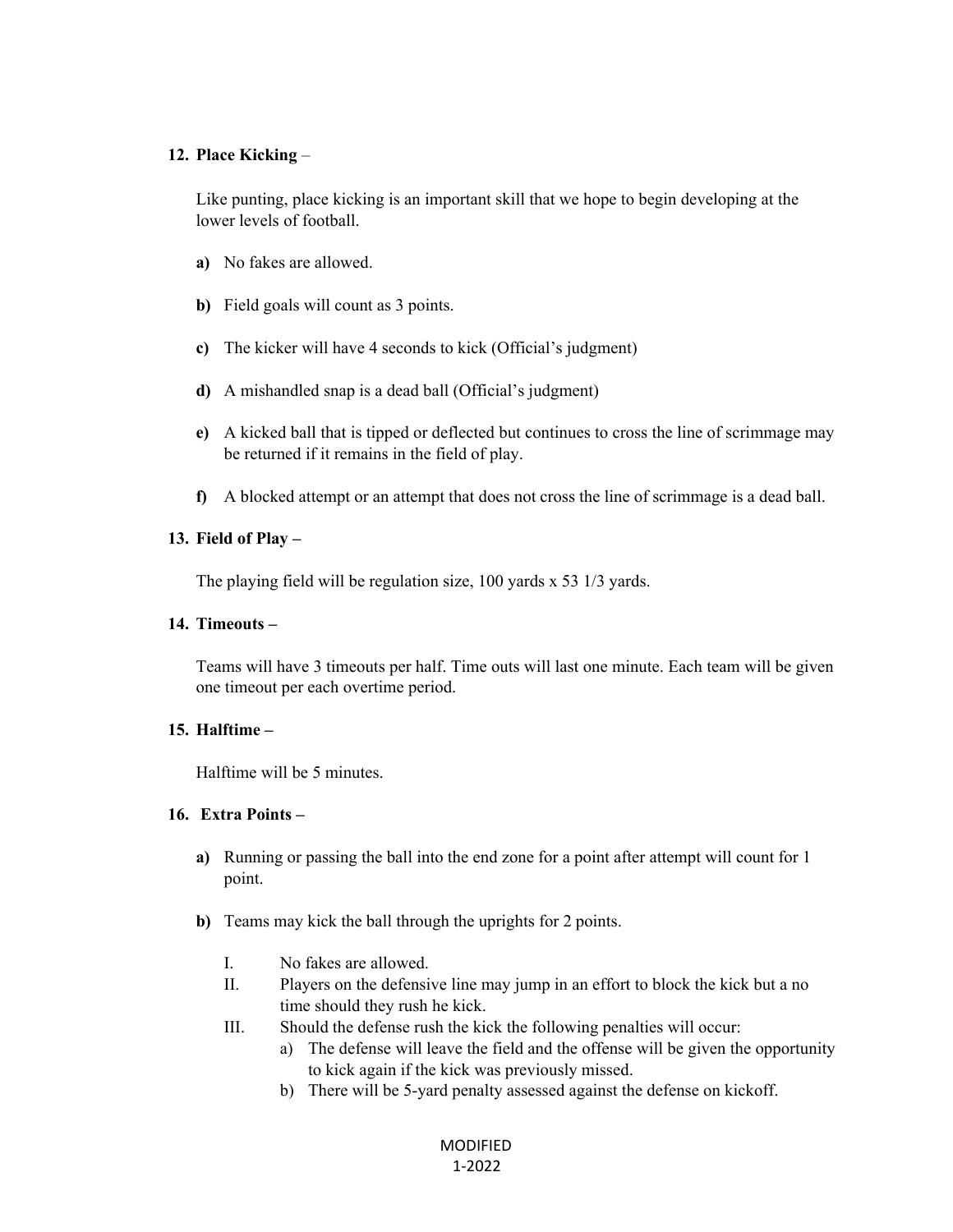- IV. A blocked attempt or an attempt that does not cross the line of scrimmage will be a dead ball.
- V. There shall be 4 seconds to kick the ball and a bad snap is not a dead ball. (Official's judgment)

### **17. Mercy Rule –**

- **a)** The PTYFL will not enact a mercy rule. Once a team has a 30 point lead the play clock will become a running clock. This rule applies to the regular season and playoffs only.
- **b)** Should the officials have to employ this rule the clock will only stop in the following situations:
	- I. Injuries
	- II. Timeouts

### **18. Delay of Game –**

One of the primary purposes of the PTYFL is to teach fundamentals. With younger players this requires patience and sometimes may require extra instruction. Coaches should strive to always do this but in the interest of fair play no team / coach shall intentionally delay play.

**a)** All plays should be snapped within 30 seconds from the time the official marks the ball ready for play.

#### **19. Coaching Staffs –**

- **a)** All coaches must be USA Football Heads Up Certified in order to help with practice and / or be present on sidelines during games.
- **b)** All new coaches must have a valid background check before they are allowed to coach.
- **c)** On game days coaching staffs will be limited to 7 coaches on the sidelines.
- **d)** Should a team elect to put a coach in the press box this coach counts as one of the 7.
- **e)** 8U League will be allowed to have one coach on the field. Offense in the huddle and 5 yard behind the deepest player. Defense in the huddle and 10 yards behind the deepest defensive player. Coaches are not allowed on the field for 10U and 12U.
- **f)** No fans or spectators are allowed on the sidelines or on the field.
- **g)** Any coach ejected from a game is automatically suspended for a minimum of one game. If the suspension is from the team's final game, the suspension will be served the first game of the next season that the coach returns to the PTYFL.

#### **20. Scouting –**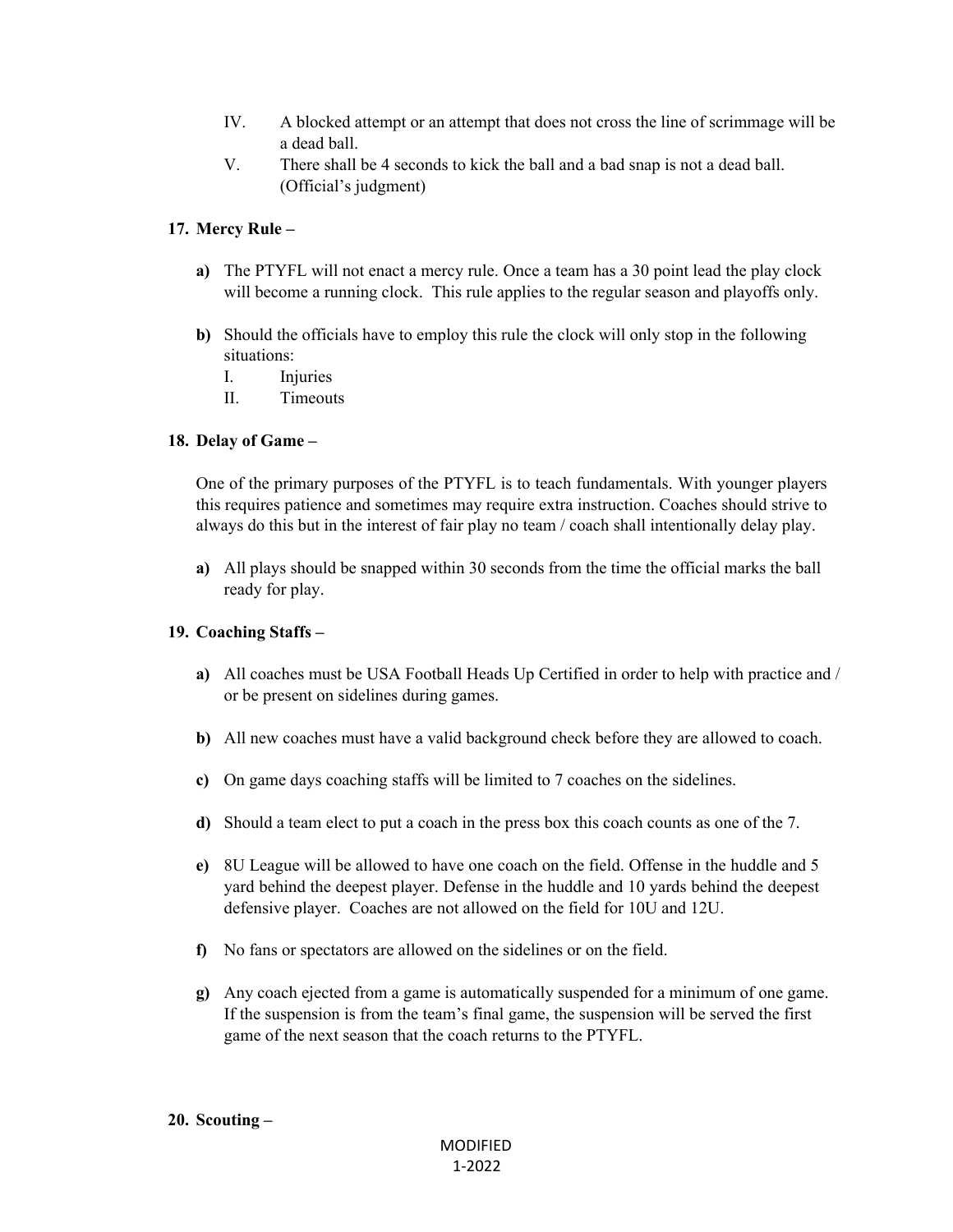- a) Scouting of opponents' practices is not allowed.
- b) Scouting of opponents' games is allowed.
- c) Filming of any type of an opponent is limited to games.

### **E. Conduct / Sportsmanship**

#### **1. Player Conduct –**

Players are expected to show good sportsmanship and behavior during PTYFL games. Examples of poor sportsmanship include but are not limited to:

- Fighting
- Leaving the bench area
- Taunting, baiting or spitting toward an opponent or official
- Profanity
- Obscene gestures, including gesturing in such a manner as to intimidate or instigate
- Physically contacting an official is subject to automatic expulsion and can result in ineligibility for the remainder of the season and possibly further. Players that are ejected from a game are automatically suspended through the next game. Additional suspension time will be at the discretion of the internal committee if the action was deemed especially poor. This includes suspension from any practices and or games during the duration.

## **2. Parent / Spectator Conduct –**

Parents and spectators are expected to act in a manner that is deemed appropriate, acceptable, and sets a good example for young people. Society today sometimes waters down standards to defend poor behavior. Examples of poor sportsmanship and behavior at any PTYFL event includes but are not limited to:

- Use of loud profanity in public
- Arguing to the point of incivility with coaches, event officials or spectator
- Chastising a child publicly for poor performance
- Public intoxication
- Repeatedly bashing or publicly treating game officials

The Piedmont Triad Youth Football League will not condone any of the above or any behavior closely associated with those above. Should a spectator's behavior require their removal from PTYFL event, that person or persons will be banned from any future games during said season. Law enforcement will be contacted and the PTYFL will ask that charges be filed for disorderly conduct / disturbing the peace.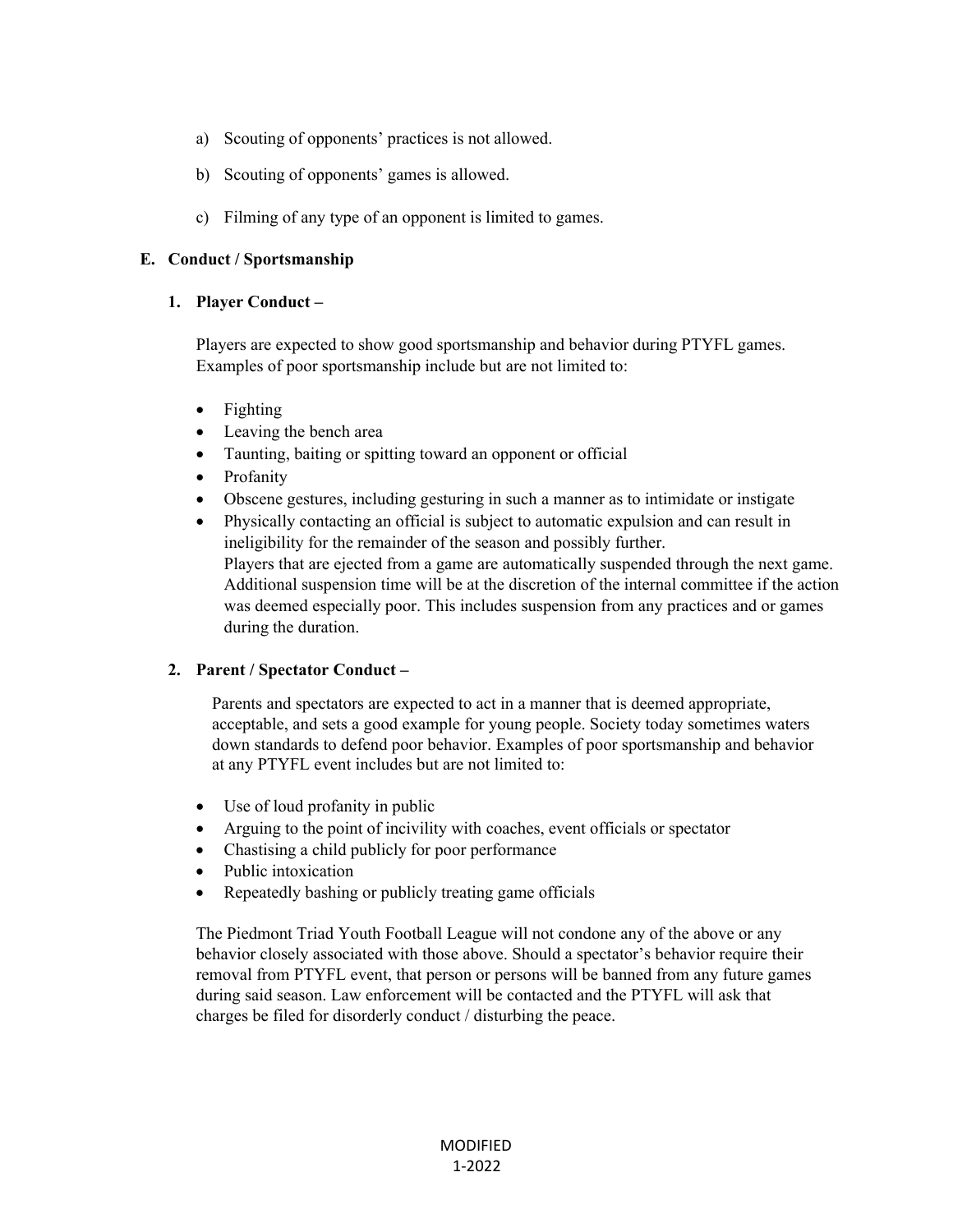#### **3. Coaches Conduct –**

The PTYFL will not tolerate behavior by coaches that is detrimental to the development of the young people in our organization. All coaches are expected to set a good example in all

areas. Should a coach be ejected from a game he will automatically serve a one game suspension. The suspension will be through the next game. The PTYFL Disciplinary Actions for Rules and Conduct Violations are at the end of this document.

The PTYFL uses the NCHSAA Sportsmanship/Ejection policy as the basis of the above rules and this policy will govern if there is a need for clarification.

#### **F. Expansion**

We will continually promote our League with the intent of attracting new organizations with a share philosophy in joining the PTYFL.

Each organization is their own entity outside of the PTYFL and has their own Board, furnish their own equipment and insurance. Each organization is their own entity and have agree to follow League rules and abide by the decisions of our League Officers. However, due to this growth some of our basic rules have been modified as they pertain to the expansion teams.

#### **1. Organization –**

Each organization must charter under another organization such as American Youth Football.

#### **2. Representative –**

Each organization must appoint a representative to attend PTYFL meetings and speak on behalf of their organization. Decisions by this individual as it applies to the League shall be binding.

#### **3. Insurance –**

Each organization must provide its own insurance coverage. Type and extent of coverage must be approved by the League.

## **4. Fees –**

a) Each organization will set its own registration fee.